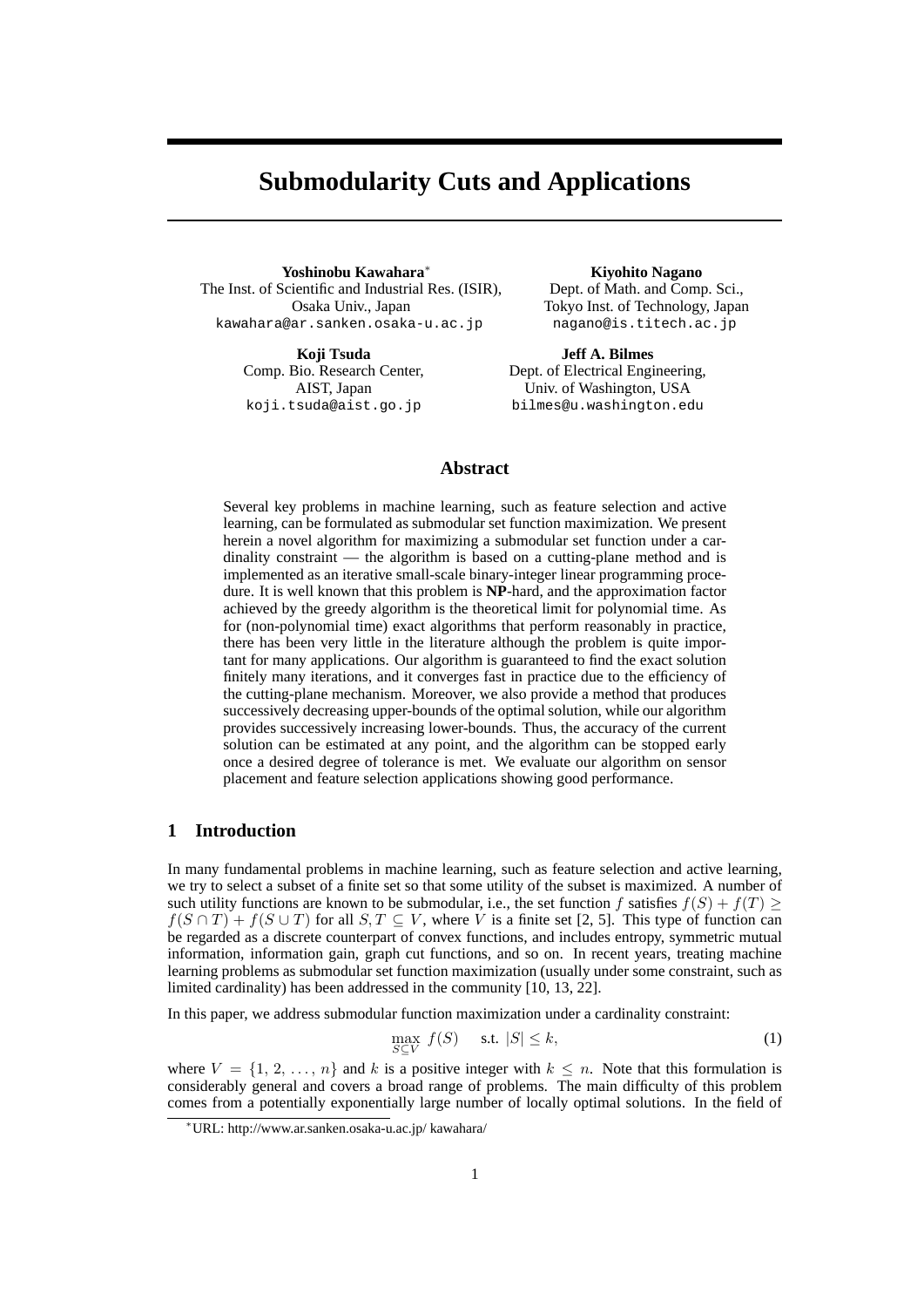combinatorial optimization, it is well-known that submodular maximization is **NP**-hard and the approximation factor of (1 *−* 1*/e*) (*≈* 0*.*63) achieved by the greedy algorithm [19] is the theoretical limit of a polynomial-time algorithm for positive and nondecreasing submodular functions [3]. That is, in the worst case, any polynomial-time algorithm cannot give a solution whose function value is more than  $(1 - 1/e)$  times larger than the optimal value unless P=NP. In recent years, it has been reported that greedy-based algorithms work well in several machine-learning problems [10, 1, 13, 22]. However, in some applications of machine learning, one seeks a solution closer to the optimum than what is guaranteed by this bound. In feature selection or sensor placement, for example, one may be willing to spend much more time in the selecting phase, since once selected, items are used many times or for a long duration. Unfortunately, there has been very little in the literature on finding exact but still practical solutions to submodular maximization [17, 14, 8]. To the best of our knowledge, the algorithm by Nemhauser and Wolsey [17] is the only way for exactly maximizing a general form of nondecreasing submodular functions (other than naive brute force). However, as stated below, this approach is inefficient even for moderate problem sizes.

In this paper, we present a novel algorithm for maximizing a submodular set function under a cardinality constraint based on a cutting-plane method, which is implemented as an iterative small-scale binary-integer linear programming (BILP) procedure. To this end, we derive *the submodularity cut*, a cutting plane that cuts off the feasible sets on which the objective function values are guaranteed to be not better than current best one, and this is based on the submodularity of a function and its Lovász extension [15, 16]. This cut assures convergence to the optimum in finite iterations and allows the searching for better subsets in an efficient manner so that the algorithm can be applied to suitably-sized problems. The existing algorithm [17] is infeasible for such problems since, as originally presented, it has no criterion for improving the solution efficiently at each iteration (we compare these algorithms empirically in Sect. 5.1). Moreover, we present a new way to evaluate an upper bound of the optimal value with the help of the idea of Nemhauser and Wolsey [17]. This enables us to judge the accuracy of the current best solution and to calculate an  $\epsilon$ -optimal solution for a predetermined  $\epsilon > 0$  (cf. Sect. 4). In our algorithm, one needs to iteratively solve smallscale BILP (and mixed integer programming (MIP) for the upper-bound) problems, which are also **NP**-hard. However, due to their small size, these can be solved using efficient modern software packages such as CPLEX. Note that BILP is a special case of MIP and more efficient to solve in general, and the presented algorithm can be applied to any submodular functions while the existing one needs the nondecreasing property.<sup>1</sup> We evaluate the proposed algorithm on the applications of sensor placement and feature selection in text classification.

The remainder of the paper is organized as follows: In Sect. 2, we present submodularity cuts and give a general description of the algorithm using this cutting plane. Then, we describe a specific procedure for performing the submodularity cut algorithm in Sect. 3 and the way of updating an upper bound for calculating an  $\epsilon$ -optimal solution in Sect. 4. And finally, we give several empirical examples in Sect. 5, and conclude the paper in Sect. 6.

## **2 Submodularity Cuts and Cutting-Plane Algorithm**

We start with a subset  $S_0 \subseteq V$  of some ground set *V* with a reasonably good lower bound  $\gamma =$  $f(S_0) \leq \max\{f(S): S \subseteq V\}$ . Using this information, we cut off the feasible sets on which the objective function values are guaranteed to be not better than  $f(S_0)$ . In this section, we address a method for solving the submodular maximization problem (1) based on this idea along the line of cutting-plane methods, as described by Tuy [23] (see also [6, 7]) and often successfully used in algorithms for solving mathematical programming problems [18, 11, 20].

#### **2.1 Lovasz extension ´**

For dealing with the submodular maximization problem (1) in a way analogous to the continuous counterpart, i.e., convex maximization, we briefly describe an useful extension to submodular functions, called the Lovász extension [15, 16]. The relationship between the discrete and the continuous, described in this subsection, is summarized in Table 1.

<sup>&</sup>lt;sup>1</sup>A submodular function is called nondecreasing if  $f(A) \leq f(B)$  for  $(A \subseteq B)$ . For example, an entropy function is nondecreasing but a cut function on nodes is not.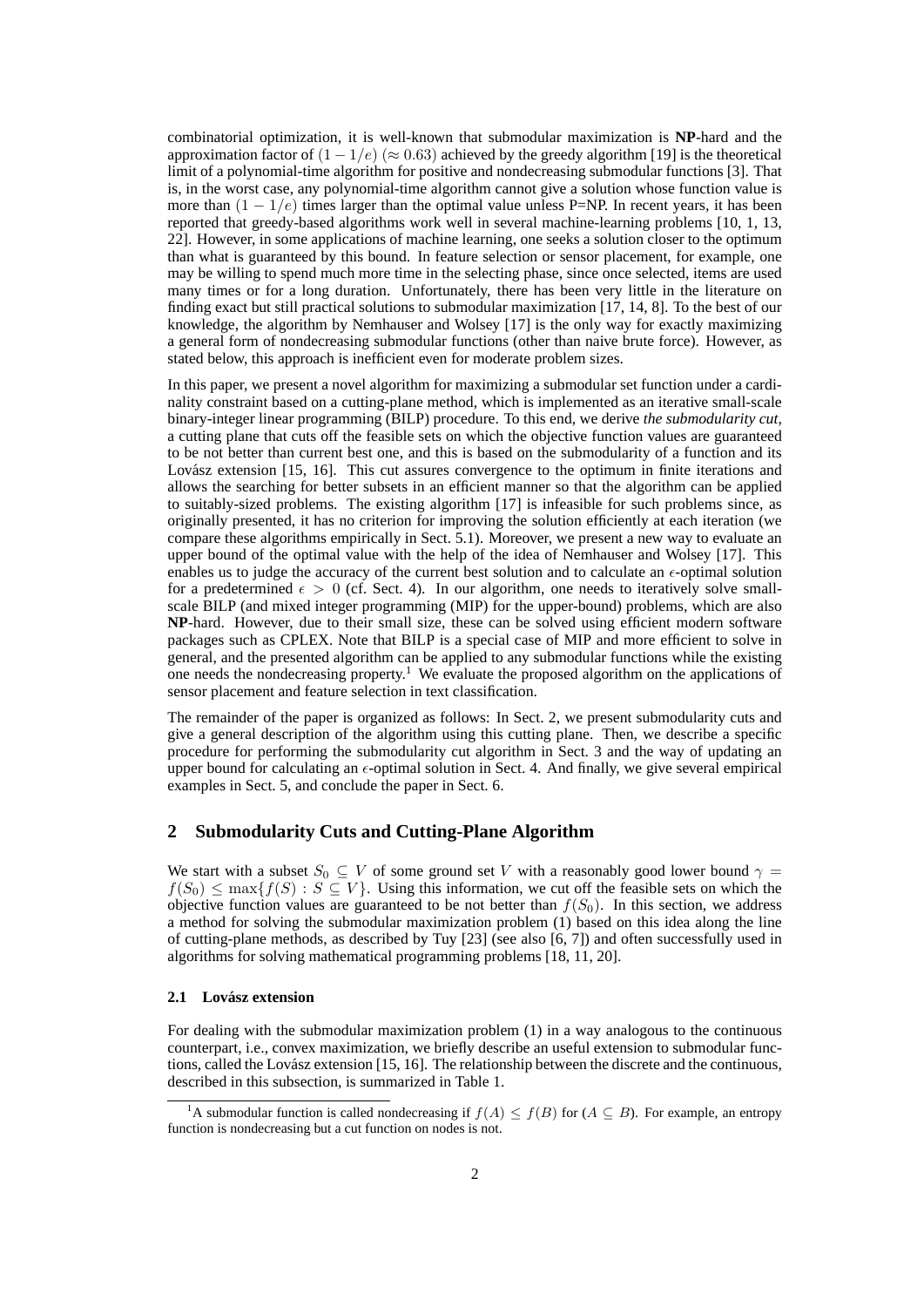Table 1: Correspondence between continuous and discrete.

| (discrete)              |         | (continuous)                  |
|-------------------------|---------|-------------------------------|
| $f: 2^V \to \mathbb{R}$ |         | $f:\mathbb{R}^n\to\mathbb{R}$ |
| $S \subseteq V$         | Eq. (3) | $\bm{I}_S \in \mathbb{R}^n$   |
| f is submodular         | Thm. 1  | $\hat{f}$ is convex           |



Figure 1: Illustration of cutting plane *H*. For *H<sup>∗</sup>* and *c ∗* , see Section 3.2.

Given any real vector  $p \in \mathbb{R}^n$ , we denote the *m* distinct elements of *p* by  $\hat{p}_1 > \hat{p}_2 > \cdots > \hat{p}_m$ . Then, the Lovász extension  $\hat{f} : \mathbb{R}^n \to \mathbb{R}$  corresponding to a general set function  $f : 2^V \to \mathbb{R}$ , which is not necessarily submodular, is defined as

$$
\hat{f}(\mathbf{p}) = \sum_{k=1}^{m-1} (\hat{p}_k - \hat{p}_{k+1}) f(U_k) + \hat{p}_m f(U_m),
$$
\n(2)

where  $U_k = \{i \in V : p_i \ge \hat{p}_k\}$ . From the definition,  $\hat{f}$  is a piecewise linear (i.e., polyhedral) function.<sup>2</sup> In general,  $\hat{f}$  is not convex. However, the following relationship between the submodularity of *f* and the convexity of  $\hat{f}$  is given [15, 16]:

**Theorem 1** For a set function  $f: 2^V \to \mathbb{R}$  and its Lovász extension  $\hat{f}: \mathbb{R}^n \to \mathbb{R}$ ,  $f$  is submodular *if and only if*  $\hat{f}$  *is convex.* 

Now, we define  $I_S \in \{0,1\}^n$  as  $I_S = \sum_{i \in S} e_i$ , where  $e_i$  is the *i*-th unit vector. Obviously, there is a one-to-one correspondence between  $\mathbf{I}_S$  and  $S$ .  $\mathbf{I}_S$  is called the *characteristic vector* of  $S^3$ . Then, the Lovász extension  $\hat{f}$  is a natural extension of  $f$  in the sense that it satisfies the following [15, 16]:

$$
\hat{f}(\boldsymbol{I}_S) = f(S) \quad (S \subseteq V). \tag{3}
$$

In what follows, we assume that *f* is submodular. Now we introduce a continuous relaxation of the problem (1) using the Lovász extension  $\hat{f}$ . A polytope  $P \subseteq \mathbb{R}^n$  is a bounded intersection of a finite set of half-spaces — that is, P is of the form  $P = \{x \in \mathbb{R}^n : A_j^\top x \le b_j, j = 1, \dots, m\}$ , where  $A_i$  is a real vector and  $b_i$  is a real scalar. According to the correspondence between discrete and continuous functions described above, it is natural to replace the objective function  $f: 2^V \to \mathbb{R}$  and the feasible region  $\{S \subseteq V : |S| \le k\}$  of the problem (1) by the Lovász extension  $\hat{f} : \mathbb{R}^n \to \mathbb{R}$  and a polytope  $D_0 \subseteq \mathbb{R}^n$  defined by

$$
D_0 = \{ \pmb{x} \in \mathbb{R}^n : 0 \le x_i \le 1 \ (i = 1, \cdots, n), \ \sum_{i=1}^n x_i \le k \},\
$$

respectively. The resulting problem is a convex maximization problem. For problem (1), we will use the analogy with the way of solving the continuous problem:  $\max \{ \hat{f}(\boldsymbol{x}) : \boldsymbol{x} \in D_0 \}$ . The question is, can we solve it and how good is the solution?

#### **2.2 Submodularity cuts**

Here, we derive what we call the *submodularity cut*, a cutting plane that cuts off the feasible sets with optimality guarantees using the submodularity of f, and with the help of the relationship between submodularity and convexity described in Thm. 1. Note that the algorithm using this cutting plane, described later, converges to an optimal solution in a finite number of iterations (cf. Thm. 5). The presented technique is essentially a discrete analog of concavity cut techniques for continuous concave minimization, which rests on the following property (see, e.g., [11]).

**Theorem 2** *A convex function*  $g : \mathbb{R}^n \to \mathbb{R}$  *attains its global maximum over a polytope*  $P \subset \mathbb{R}^n$  *at a vertex of P.*

<sup>2</sup>For a submodular function, the Lovász extension  $(2)$  is known to be equal to

$$
\hat{f}(\boldsymbol{p}) = \sup \{ \boldsymbol{p}^T \boldsymbol{x} : \boldsymbol{x} \in \boldsymbol{B}(f) \} \quad (\boldsymbol{p} \in \mathbb{R}^n),
$$

where  $B(f) = \{x \in \mathbb{R}^n : x(S) \le f(S) \ (\forall S \subset V), x(V) = f(V)\}$  is the base polyhedron associated with  $f(15)$  and  $x(S) = \sum_{x \in V} x(S)$ *f* [15] and  $x(S) = \sum_{i \in S} x_i$ .

<sup>3</sup>For example in case of  $|V| = 6$ , the characteristic vector of  $S = \{1, 3, 4\}$  becomes  $\boldsymbol{I}_S = (1, 0, 1, 1, 0, 0)$ .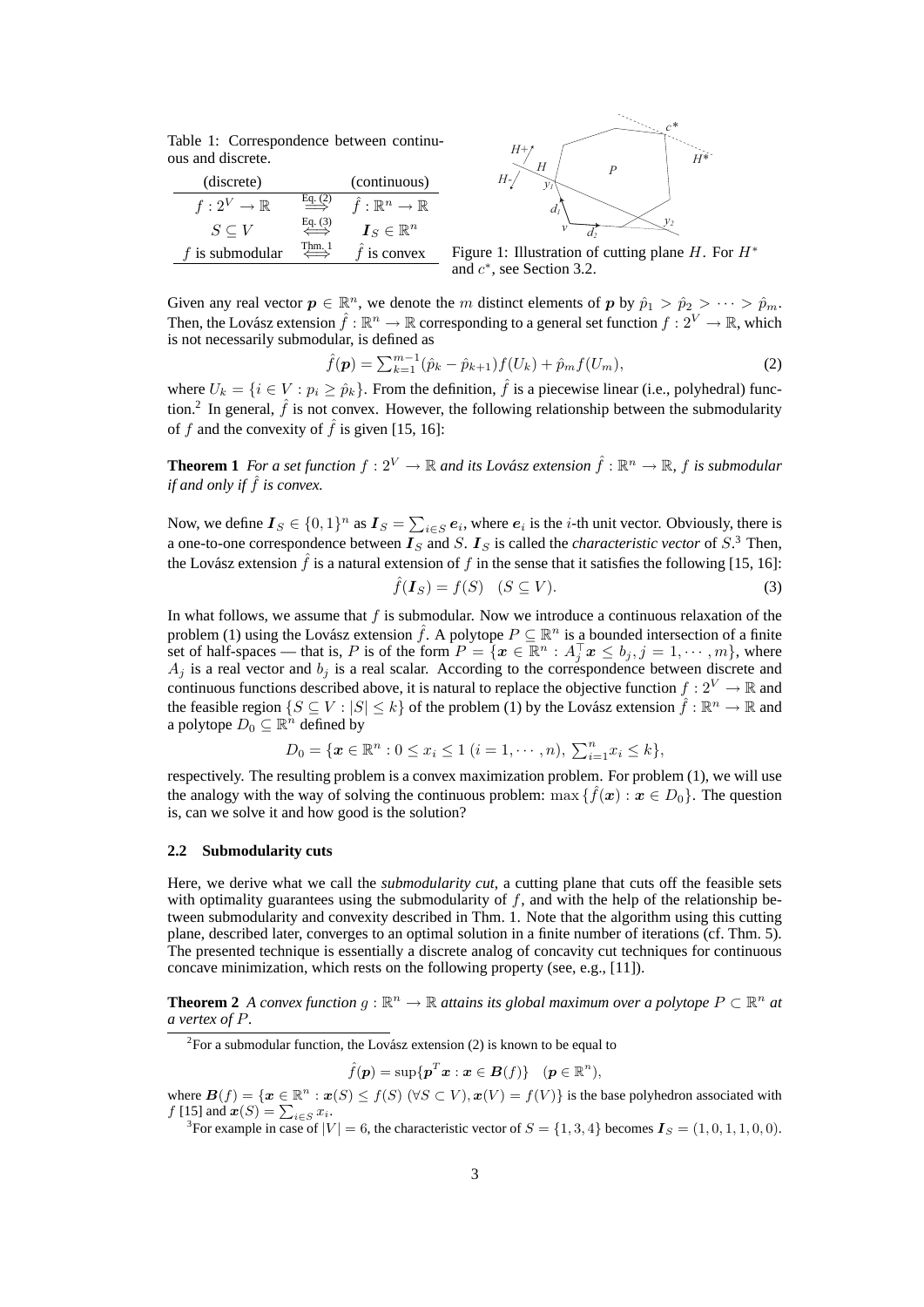First, we clarify the relation between discrete and continuous problems. Let *P* be a polytope with  $P \subseteq D_0$ . Denote by  $S(P)$  the subsets of *V* whose characteristic vectors are inside of *P*, i.e.,  $I_{S'} \in P$  for any  $S' \in S(P)$ , and denote by  $V(P)$  the set consisting of all vertices of *P*. Note that any characteristic vector  $I_S \in P$  is a vertex of *P*. Also, there is a one-to-one correspondence between  $S(D_0)$  and  $V(D_0)$ . Now clearly, we have

$$
\max\{f(S'): S' \in S(P)\} \le \max\{\hat{f}(\bm{x}) : \bm{x} \in P\}.
$$
 (4)

If we can find a subset  $\bar{P}$  where the function value of  $\hat{f}$  is always smaller than the currently-known largest value, any  $f(\bar{S})$  for  $\bar{S} \in S(\bar{P})$  is also smaller than the value. Thus, the cutting plane for the problem  $\max\{\hat{f}(\bm{x}): \bm{x} \in D_0\}$  can be applied to our problem (1) through the relationship (4).

To derive the submodularity cut, we use the following definition:

**Definition 3** ( $\gamma$ -extension) Let  $g : \mathbb{R}^n \to \mathbb{R}$  be a convex function,  $x \in \mathbb{R}^n$ ,  $\gamma$  be a real number *satisfying*  $\gamma \ge g(x)$  *and*  $t > 0$ . Then, a point  $y \in \mathbb{R}^n$  defined by the following formula is called *γ*-extension of  $x$  in direction  $d \in \mathbb{R}^n \setminus \{0\}$  (with respect to  $g$ ) where  $\theta \in \mathbb{R} \cup \{ \infty \}$ :

 $y = x + \theta d$  *with*  $\theta = \sup\{t : g(x + td) \leq \gamma\}$ . (5)

We may have  $\theta = \infty$  depending on *g* and *d*, but this is unproblematic in practice. The *γ*-extension of  $x \in \mathbb{R}^n$  can be defined with respect to the Lovász extension because it is a convex function.

The submodular cut algorithm is an iterative procedure. At each iteration, the algorithm keeps a polytope  $P \subseteq D_0$ , the current best function value  $\gamma$ , and a set  $S^* \subseteq V$  satisfying  $f(S^*) = \gamma$ . We construct a submodular cut as follows. Let  $v \in V(P)$  be a vertex of *P* such that  $v = I_S$  for some  $S \in S(P)$ , and let  $K = K(\mathbf{v}; \mathbf{d}_1, \dots, \mathbf{d}_n)$  be a convex polyhedral cone with vertex *v* generated by linearly independent vectors  $d_1, \ldots, d_n$ , i.e.,  $K = \{v + t_1d_1 + \cdots + t_nd_n : t_i \geq 0\}$ . For each  $i = 1, \dots, n$ , let  $y_l = v + \theta_l d_l$  be the *γ*-extension of *v* in direction  $d_l$  with respect to  $\hat{f}$ . We choose the vectors  $d_1, \ldots, d_n$  so that  $P \subset K$  and  $\theta_l > 0$  (cf. Sect. 3.1). These directions are not necessarily chosen tightly on *P* (in fact, the directions described in Sect. 3.1 enclose *P* but also a set larger). Since the vectors  $d_l$  are linearly independent, there exists a unique hyperplane  $H = H(\mathbf{y}_1, \dots, \mathbf{y}_n)$ that contains  $y_l$  ( $l = 1, \dots, n$ ), which we call a *submodular cut*. It is defined by (cf. Fig. 1)

$$
H = \{ \boldsymbol{x} : \boldsymbol{e}^T Y^{-1} \boldsymbol{x} = 1 + \boldsymbol{e}^T Y^{-1} \boldsymbol{v} \}.
$$
 (6)

where  $e = (1, \dots, 1)^T \in \mathbb{R}^n$  and  $Y = ((y_1 - v), \dots, (y_n - v))$ . The hyperplane H generates two halfspaces  $H_- = \{x : e^T Y^{-1} x \leq 1 + e^T Y v\}$  and  $H_+ = \{x : e^T Y^{-1} x \geq 1 + e^T Y v\}.$ Obviously the point  $v$  is in the halfspace  $H_$ <sub>−</sub>, and moreover, we have:

**Lemma 4** *Let P ⊆ D*<sup>0</sup> *be a polytope, γ be the current best function value, v be a vertex of P such that v* = *I<sup>S</sup> for some S ∈ S*(*P*) *and H<sup>−</sup> be the halfspace determined by the cutting plane, i.e.,*  $H_{-}=\{\bm{x}: \bm{e}^TY^{-1}\bm{x}\leq 1+\bm{e}^TY\bm{v}\},$  where  $Y=((\bm{y}_1-\bm{v}),\cdots,(\bm{y}_n-\bm{v}))$  and  $\bm{y}_1,\ldots,\bm{y}_n$  are the *γ-extensions of v in linearly independent directions d*1*, . . . , dn. Then, it holds that*

$$
f(S') \le \gamma \quad \text{ for all } S' \in S(P \cap H_-).
$$

**Proof** Since  $P \subset K = K(I_S; d_1, \dots, d_n)$ , it follows that  $P \cap H_{-}$  is contained in the simplex  $R = [\mathbf{I}_S, \mathbf{y}_1, \cdots, \mathbf{y}_n]$ . Since the Lovász extension  $\hat{f}$  is convex and the maximum of a convex function over a compact convex set is attained at a vertex of the convex set (Thm. 2), the maximum of  $\hat{f}$  over  $R$  is attained at a vertex of  $R$ . Therefore, we have

$$
\max{\{\hat{f}(\boldsymbol{x}): \boldsymbol{x}\in P\cap H_{-}\}} \leq \max{\{f(\boldsymbol{x}): \boldsymbol{x}\in R\}} = \max{\{\hat{f}(\boldsymbol{v}); \hat{f}(\boldsymbol{y}_1), \cdots, \hat{f}(\boldsymbol{y}_n)\}} \leq \gamma.
$$

From Eq. (4),  $\max\{f(S'): S' \in S(P \cap H_-)\} \leq \max\{\hat{f}(\boldsymbol{x}): \boldsymbol{x} \in P \cap H_-\} \leq \gamma.$ 

The above lemma shows that we can cut off the feasible subsets  $S(P \cap H_{-})$  from  $S(P)$  without loss of any feasible set whose objective function value is better than *γ*. If  $S(P) = S(P \cap H_{-})$ , then  $\gamma = \max\{f(S) : |S| \le k\}$  is achieved. A specific way to check whether  $S(P) = S(P \cap H)$  will be given in Sect. 3.2. As  $v \in S(P \cap H_{-})$  and  $v \notin S(P \cap H_{+})$ , we have

$$
|S(P)| > |S(P \cap H_+)|. \tag{7}
$$

The submodular cut algorithm updates  $P \leftarrow P \cap H_+$  until the global optimality of  $\gamma$  is guaranteed. The general description is shown in Alg. 1 (also see Fig. 2). Furthermore, the finiteness of the algorithm is assured by the following theorem.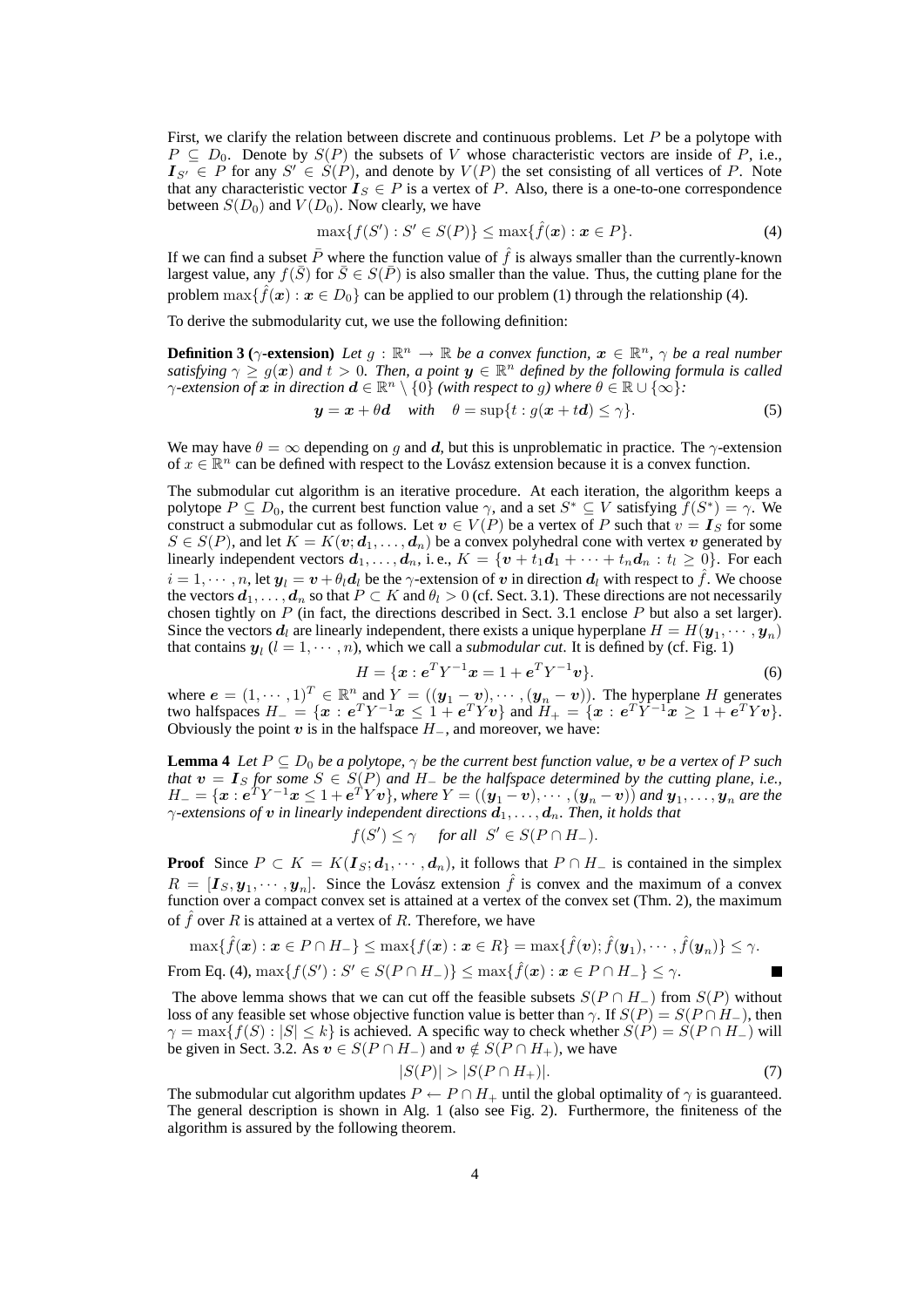

**Algorithm 1** General description of the submodularity cuts algorithm.

1. Compute a subset  $S_0$  s.t.  $|S_0| \leq k$ , and set a lower bound  $\gamma_0 = f(S_0)$ .

- 2. Set  $\overline{P}_0 \leftarrow D_0$ ,  $stop \leftarrow false$ ,  $i \leftarrow 1$  and  $S^* = S_0$ .
- 3. **while** stop=false **do**
- 4. Construct with respect to  $S_{i-1}$ ,  $P_{i-1}$  and  $\gamma_{i-1}$  a submodularity cut  $H^i$ .
- 5. **if**  $S(P_{i-1}) = S(P_{i-1} \cap H_{-}^{i})$  then
- 6. *stop*  $\leftarrow$  *true* (*S*<sup>\*</sup> is an optimal solution and  $\gamma_{i-1}$  the optimal value).
- 7. **else**
- 8. Update  $\gamma_i$  (using  $S_i$  and other available information) and set  $S^*$  s.t.  $f(S^*) = \gamma_i$ .
- 9. Compute  $S_i \in \overline{S}(P_i)$ , and set  $P_i \leftarrow P_{i-1} \cap H_+^i$  and  $i \leftarrow i+1$ .
- 10. **end if** 11. **end while**

**Theorem 5** *Alg. 1 gives an optimal solution to the problem* (1) *in a finite number of iterations.*

**Proof** In the beginning,  $|S(D_0)|$  is finite. In view of (7), each iteration decreases  $|S(P)|$  by at least 1. So, the number of iterations is finite.

## **3 Implementation**

In this section, we describe a specific way to perform Alg. 1 using a binary-integer linear programming (BILP) solver. The pseudo-code of the resulting algorithm is shown in Alg. 2.

#### **3.1 Construction of submodularity cuts**

Given a vertex of a polytope  $P \subseteq D_0$ , which is of the form  $\mathbf{I}_S$ , we describe how to compute linearly independent directions  $d_1, \dots, d_n$  for the construction of the submodularity cut at each iteration of the algorithm (Line 4 in Alg. 1). Note that the way described here is just one option and any other choice satisfying  $P \subset K$  can be substituted.

If  $|S| < k$ , then directions  $d_1, \ldots, d_n$  can be chosen as  $-e_l$   $(l \in S)$  and  $e_l$   $(l \in V \setminus S)$ . Now we focus on the case where  $|S| = k$ . Define a neighbor  $S_{(i,j)}$  of  $\hat{S}$  as

$$
S_{(i,j)} := (S \setminus \{i\}) \cup \{j\} \quad (i \in S, j \in V \setminus S).
$$

That is, the neighbor  $S_{(i,j)}$  is given by replacing one of the elements of *S* with that of  $V \setminus S$ . Note that  $I_{S(i,j)} - I_S = e_j - e_i$  for any neighbor  $S(i,j)$  of S. Let  $S(i^*, j^*)$  be a neighbor that maximizes  $f(S(i,j))$  among all neighbors of *S*. Since a subset *S* of size *k* has  $k \times (n-k)$  neighbors  $S(i,j)$  $(i \in S, j \in V \setminus S)$ , this computation is  $O(nk)$ . Suppose that  $S = \{i_1, \ldots, i_k\}$  with  $i_1 = i^*$ and  $V \setminus S = \{j_{k+1}, \ldots, j_n\}$  with  $j_n = j^*$ . If  $f(S_{(i^*,j^*)}) > \gamma$ , we update  $\gamma \leftarrow f(S_{(i^*,j^*)})$  and  $S^*$  *←*  $S_{(i^*,j^*)}$ . Thus, in either case it holds that  $\gamma \geq f(S_{(i^*,j^*)})$ . As an example of the set of directions  $\{d_1, \ldots, d_n\}$ , we choose

$$
\mathbf{d}_{l} = \begin{cases} \mathbf{e}_{j^{*}} - \mathbf{e}_{i_{l}} & \text{if } l \in \{1, ..., k\} \\ \mathbf{e}_{j_{l}} - \mathbf{e}_{j^{*}} & \text{if } l \in \{k+1, ..., n-1\} \\ -\mathbf{e}_{j^{*}} & \text{if } l = n. \end{cases}
$$
(8)

It is easy to see that  $d_1, \ldots, d_n$  are linearly independent. Moreover, we obtain the following lemma:

**Lemma 6** *For the directions*  $d_1, \ldots, d_n$  *defined in* (8)*, a cone* 

 $K(I_S; d_1, \ldots, d_n) = \{I_S + t_1d_1 + \cdots + t_nd_n : t_l \geq 0\}$ contains the polytope  $D_0 = \{ \mathbf{x} \in \mathbb{R}^n : 0 \leq x_l \leq 1 \ (l = 1, \cdots, n), \ \sum_{l=1}^n x_l \leq k \}.$ 

The proof of this lemma is included in the supplementary material (Sect. A). The *γ*-extensions, i.e., *θ*'s, in these directions can be obtained in closed forms. The details of this are also included in the supplementary material (Sect. A).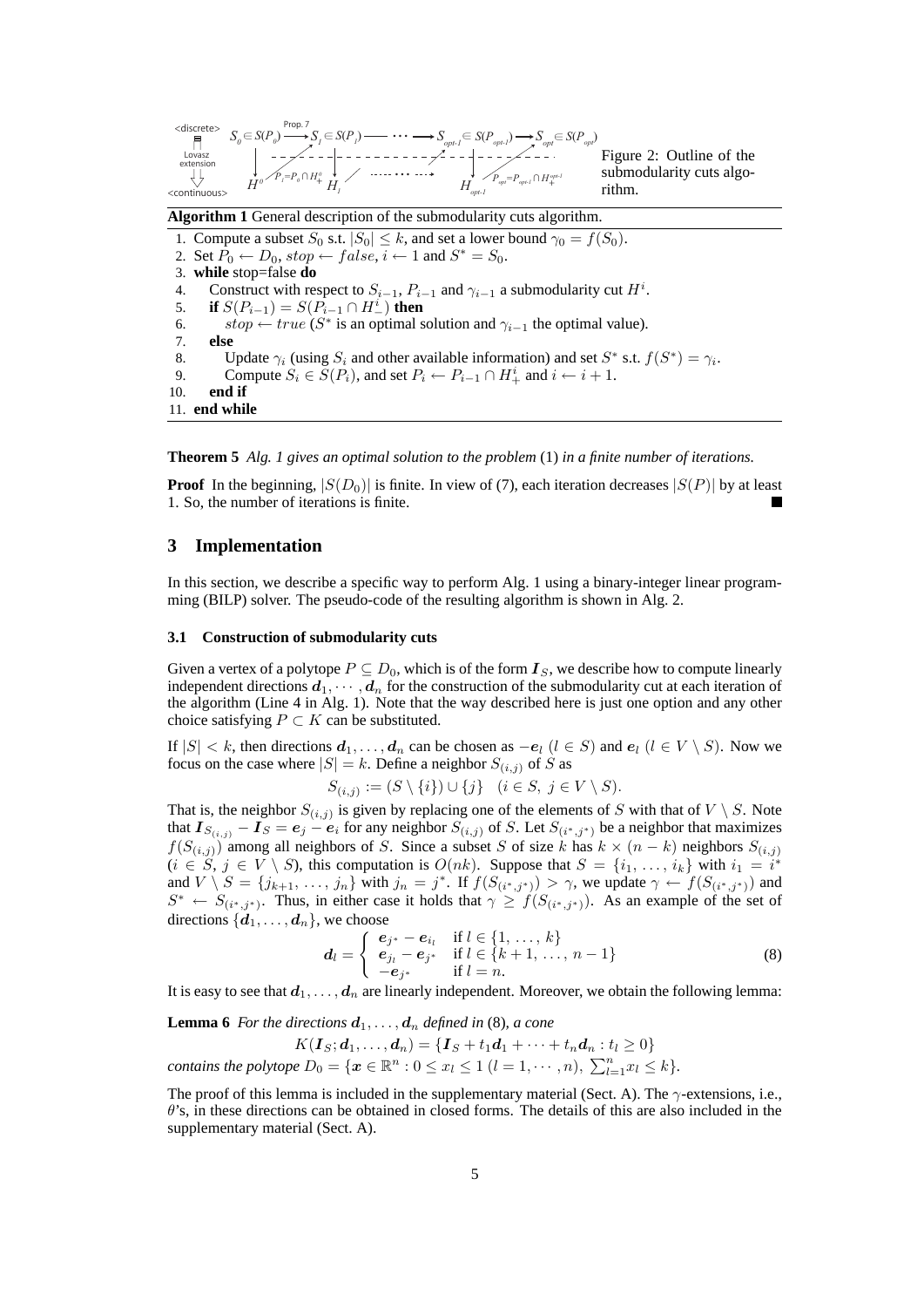**Algorithm 2** Pseudo-code of the submodularity cuts algorithm using BILP.

- 1. Compute a subset  $S_0$  s.t.  $|S_0| \leq k$ , and set a lower bound  $\gamma_0 = f(S_0)$ .
- 2. Set  $\overline{P}_0 \leftarrow D_0$ ,  $stop \leftarrow false$ ,  $i \leftarrow 1$  and  $S^* = S_0$ .
- 3. **while** stop=false **do**
- 4. Construct with respect to  $S_{i-1}$ ,  $P_{i-1}$  and  $\gamma_{i-1}$  a submodularity cut *H*.<br>5. Solve the BILP problem (9) with respect to  $A_i$  and  $b_i$  ( $i = 1, \dots, n_i$
- Solve the BILP problem (9) with respect to  $A_j$  and  $b_j$  ( $j = 1, \dots, n_k$ ), and let the optimal solution and value  $S_i$  and  $c^*$ , respectively.
- 6. **if**  $c^* \leq 1 + e^T Y^{-1} v_{i-1}$  then
- 7. *stop*  $\leftarrow$  *true* (*S*<sup>\*</sup> is an optimal solution and  $\gamma_{i-1}$  the optimal value).
- 8. **else**
- 9. Update  $\gamma_i$  (using  $S_i$  and other available information) and set  $S^*$  s.t.  $f(S^*) = \gamma_i$ .
- 10. Set  $P_i \leftarrow P_{i-1} \cap H_+$  and  $i \leftarrow i+1$ .
- 11. **end if**

```
12. end while
```
## **3.2 Stopping criterion and next starting point**

Next, we address the checking of optimality, i.e., whether  $S(P) = S(P \cap H_{-})$ , and also finding the next starting subset  $S_i$  (respectively, in Lines 5 and 9 in Alg. 1). Let  $\tilde{P} \subseteq \mathbb{R}^n$  be the minimum polytope containing *S*(*P*). Geometrically, checking  $S(P) = S(P \cap H -)$  can be done by considering a parallel hyperplane  $H^*$  of *H* which is tangent to *P*. If  $H = H^*$  or  $H^*$  is given by translating *H* towards *v*, then  $S(P) = S(P \cap H_{-})$ . Numerically, such a translation corresponds to linear programming. Using Eq. (6), we obtain:

**Proposition 7** *Let c <sup>∗</sup> be the optimal value of the binary integer program*

$$
\max_{\mathbf{x}\in\{0,1\}^n} \{e^T Y^{-1} \mathbf{x} : A_j \mathbf{x} \ge b_j, j = 1, \cdots, m_k\}.
$$
\n(9)

*Then*  $S(P) \subset H_+$  *if*  $c^* \leq 1 + e^T Y^{-1} v$ .

Note that, if  $c^* > 1 + e^T Y^{-1} v$ , then the optimal solution  $x^*$  of Eq. (9) yields a subset of  $S(P \setminus H_{-})$ which can be used as a starting subset of the next iteration (see Fig. 1).

## **4** Upper bound and  $\epsilon$ -optimal solution

Although our algorithm can find an exact solution in a finite number of iterations, the computational cost could be expensive for a high-dimensional case. Therefore, we present here an iterative update of an upper bound of the current solution, and thus a way to allow us to obtain an  $\epsilon$ -optimal solution. To this end, we combine the idea of the algorithm by Nemhauser and Wolsey [17] with our cutting plane algorithm. Note that this hybrid approach is effective only when *f* is nondecreasing.

If the submodular function  $f: 2^V \to \mathbb{R}$  is nondecreasing, the submodular maximization problem (1) can be reformulated [17] as

$$
\max \eta \quad \text{s.t.} \quad \eta \le f(S) + \sum_{j \in V \setminus S} \rho_j(S) y_j \quad (S \subseteq V),
$$
  

$$
\sum_{j \in V} y_j = k, \quad y_j \in \{0, 1\} \quad (j \in V)
$$
 (10)

where  $\rho_j(S) := f(S \cup \{j\}) - f(S)$ . This formulation is a MIP with regard to one continuous and  $n$  binary variables, and has approximately  $2^n$  constraints. The first type of constraint corresponds to all feasible subsets  $S$ , and the number of inequalities is as large as  $2<sup>n</sup>$ . This approach is therefore infeasible for certain problem sizes. Nemhauser and Wolsey [17] address this problem by adding the constraints one by on and calculating a reduced MIP problem iteratively. In the worse case, however, the number of iterations becomes equal to the case of when all constraints are added. The solution of a maximization problem with a subset of constraints is larger than the one with all constraints, so the good news is that this solution is guaranteed to improve (by monotonically decreasing down to the true solution) at each iteration. In our algorithm, by contrast, the best current solution increases monotonically to the true solution. Therefore, by adding the constraint corresponding to *S<sup>i</sup>* at each iteration of our algorithm and solving the reduced MIP above, we can evaluate an upper bound of the current solution. Thus, we can assure the optimality of a current solution, or obtain a desired  $\epsilon$ -optimal solution using both the lower and upper bound.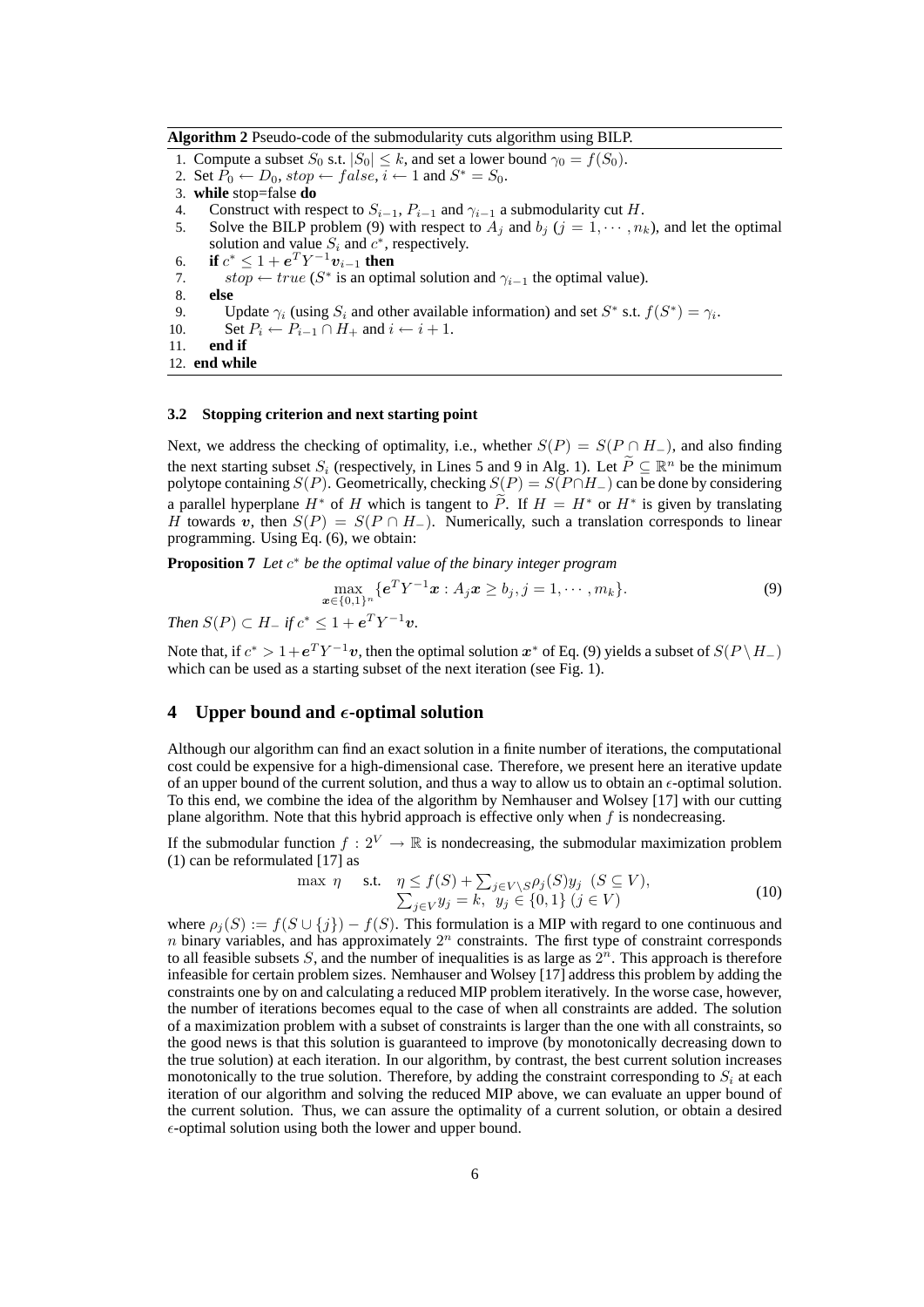



Figure 3: Averaged computational time (log-scale) for computing exact and  $\epsilon$ -optimal solutions by the submodularity cut algorithm and existing algorithm by Nemhauser and Wolsey.

Figure 4: An example of computational time (log-scale) versus the calculated upper and lower bounds.

### **5 Experimental Evaluation**

We first empirically compare the proposed algorithm with the existing algorithm by Nemhauser and Wolsey [17] in Sect. 5.1, and then apply the algorithm to the real-world applications of sensor placement, and feature selection in text classification (Sect. 5.2 and 5.3, respectively). In the experiments, we used the solution by a greedy algorithm as initial subset  $S_0$ . The experiments below were run on a 2.5GHz 64-bit workstation using Matlab and a Parallel CPLEX ver. 11.2 (8 threads) through a mex function. If  $\theta = \infty$  in Eq. (5), we set  $\theta = \theta_1$ , where  $\theta_1$  is large (i.e.  $\theta_1 = 10^6$ ).

#### **5.1 Artificial example**

Here, we evaluate empirically and illustrate the submodularity cut algorithm (Alg. 2) with respect to (1) computational time for exact solutions compared with the existing algorithm and (2) how fast the algorithm can sandwich the true solution between the upper and lower bounds, using artificial datasets. The considered problem here is the *K*-location problem [17], i.e., the submodular maximization problem (1) with respect to the nondecreasing submodular function:

$$
f(S) = \sum_{i=1}^{m} \max_{j \in S} c_{ij},
$$

where  $C = c_{ij}$  is an  $m \times n$  nonnegative matrix and  $V = \{1, \dots, n\}$ . We generated several matrices *C* of different size *n* (we fixed  $m = n+1$ ), and solved the above problem with respect to  $k = 5, 8$  for exact and  $\epsilon$  optimal solutions, using the two algorithms. The graphs in Fig. 3 show the computational time (log-scale) for several *n* and  $k = 5, 8$ , where the results were averaged over randomly generated 3 matrices *C*. Note that, for example, the number of combination becomes more than two hundred millions for  $n = 45$  and  $k = 8$ . As the figure shows, the required costs for Alg. 2 were less than the existing algorithm, especially in the case of high search spaces. This could be because the cuttingplane algorithm searches feasible subsets in an efficient manner by eliminating worse ones with the submodularity cuts. And Fig. 4 shows an example of the calculated upper and lower bounds vs. time  $(k = 5$  and  $n = 45$ ). The lower bound is updated rarely and converges to the optimal solution quickly while the upper bound decreases gradually.

#### **5.2 Sensor placements**

Our first example with real data is the sensor placements problem, where we try to select sensor locations to minimize the variance of observations. The dataset we used here is temperature measurements at discretized finite locations *V* obtained using the NIMS sensor node deployed at a lake near the University of California, Merced [9, 12]  $(|V| = 86)$ .<sup>4</sup> As in [12], we evaluated the set of locations *S* ⊆ *V* using the averaged variance reduction  $f(S) = Var(\emptyset) - Var(S) = \frac{1}{n} \sum_{s} F_s(S)$ , where  $F_s(S) = \sigma_s^2 - \sigma_{s|S}^2$  is the variance reduction and  $\sigma_{s|S}^2$  denote the predictive variance at location  $s \in V$  after observing locations  $S \subseteq V$ . This function is monotone and submodular. The graphs in Fig. 5 show the computation time of our algorithm, and the accuracy improvement of our calculated solution over that of the greedy algorithm (%), respectively, for  $\epsilon = 0.05, 0.1, 0.2$ . Both the computation time and improvement are large at around  $k = 5$  compared with other choices of  $k$ . This is because the greedy solutions are good when *k* is either very small or large.

<sup>&</sup>lt;sup>4</sup>The covariance matrix of the Gaussian process that models the measurements is available in Matlab Toolbox for Submodular Function Optimization (http://www.cs.caltech.edu/*∼*krausea/sfo/).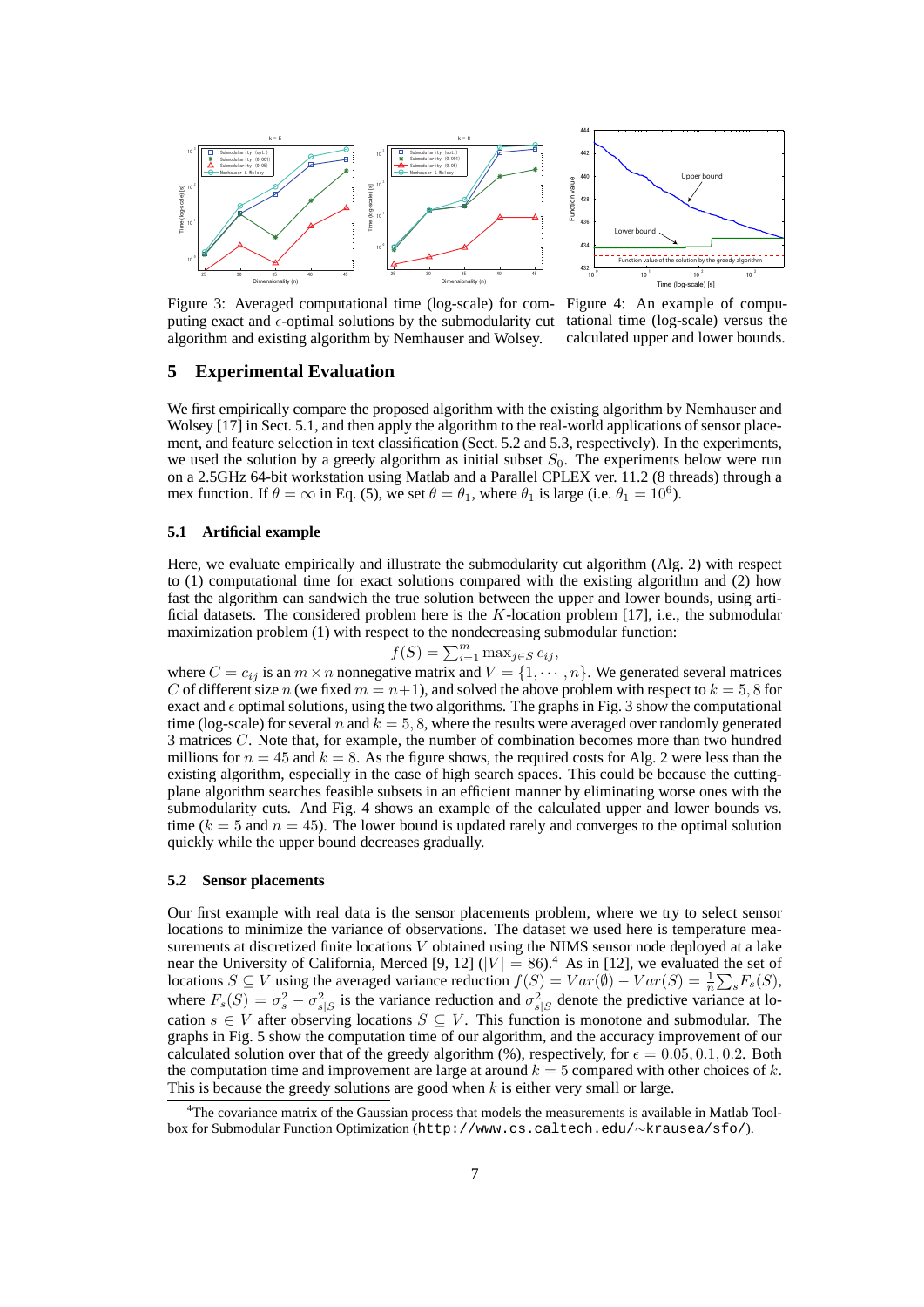

Figure 5: Computational time (left) and accuracy improvement over the greedy algorithm (right).

Table 1: Selected words with [the values of information gain, classification precision].

| greedy | submodularity cuts                                                                                                        |
|--------|---------------------------------------------------------------------------------------------------------------------------|
|        | 5 (tonn, 'agricultur', trade, pct, 'market')[2.59,0.53] $\rightarrow$ ('week', tonn, trade, pct, 'washington')[2.66,0.58] |
|        | $10$ (,week,oil,price,'dollar','offici')[3.55,0.57] $\rightarrow$ (,price,oil,'bank','produc','blah')[3.88,0.62]          |

#### **5.3 Feature selection in text classification**

Our second real test case is feature selection in document classification using the Reuters-21578 dataset. We applied the greedy and submodularity cuts algorithms to the training set that includes 7,770 documents with 5,180 words (features) and 90 categories, where we used the information gain as a criterion [4]. Table 1 shows the selected words by the algorithms in the cases of  $k =$ 5, 10 (for the proposed algorithm  $\epsilon = 0.003$  in both cases) with the values of information gain and classification precision  $(tp/(tp + fp)$ , *tp*; true positive, *fp*; false positive). For classification on the test set (3,019 documents with 5,180 words and 90 categories), we applied a Naive Bayes classifier with the selected features. The submodularity cuts algorithm selected several different words from that of the greedy algorithm. We can see that the words selected by our algorithm would have high predictive power even though the number of the chosen words is very small.

## **6 Conclusions**

In this paper, we presented a cutting-plane algorithm for submodular maximization problems, which can be implemented as an iterative binary-integer linear programming procedure. We derived a cutting plane procedure, called the submodularity cut, based on the submodularity of a set function through the Lovász extension, and showed this cut assures that the algorithm converges to the optimum in finite iterations. Moreover, we presented a way to evaluate an upper bound of the optimal value with the help of Nemhauser and Wolsey [17], which enables us to ensure the accuracy of the current best solution and to calculate an intended  $\epsilon$ -optimal solution for a predetermined  $\epsilon > 0$ . Our new algorithm computationally compared favorably against the existing algorithm on artificial datasets, and also showed improved performance on the real-world applications of sensor placements and feature selection in text classification.

The submodular maximization problem treated in this paper covers broad range of applications in machine learning. In future works, we will develop frameworks with  $\epsilon$ -optimality guarantees for more general problem settings such as knapsack constraints [21] and not nondecreasing submodular functions. This will be make the submodularity cuts framework applicable to a still wider variety of machine learning problems.

#### **Acknowledgments**

This research was supported in part by JSPS Global COE program "Computationism as a Foundation for the Sciences", KAKENHI (20800019 and 21680025), the JFE 21st Century Foundation, and the Functional RNA Project of New Energy and Industrial Technology Development Organization (NEDO). Further support was received from a PASCAL2 grant, and by NSF grant IIS-0535100. Also, we are very grateful to the reviewers for helpful comments.